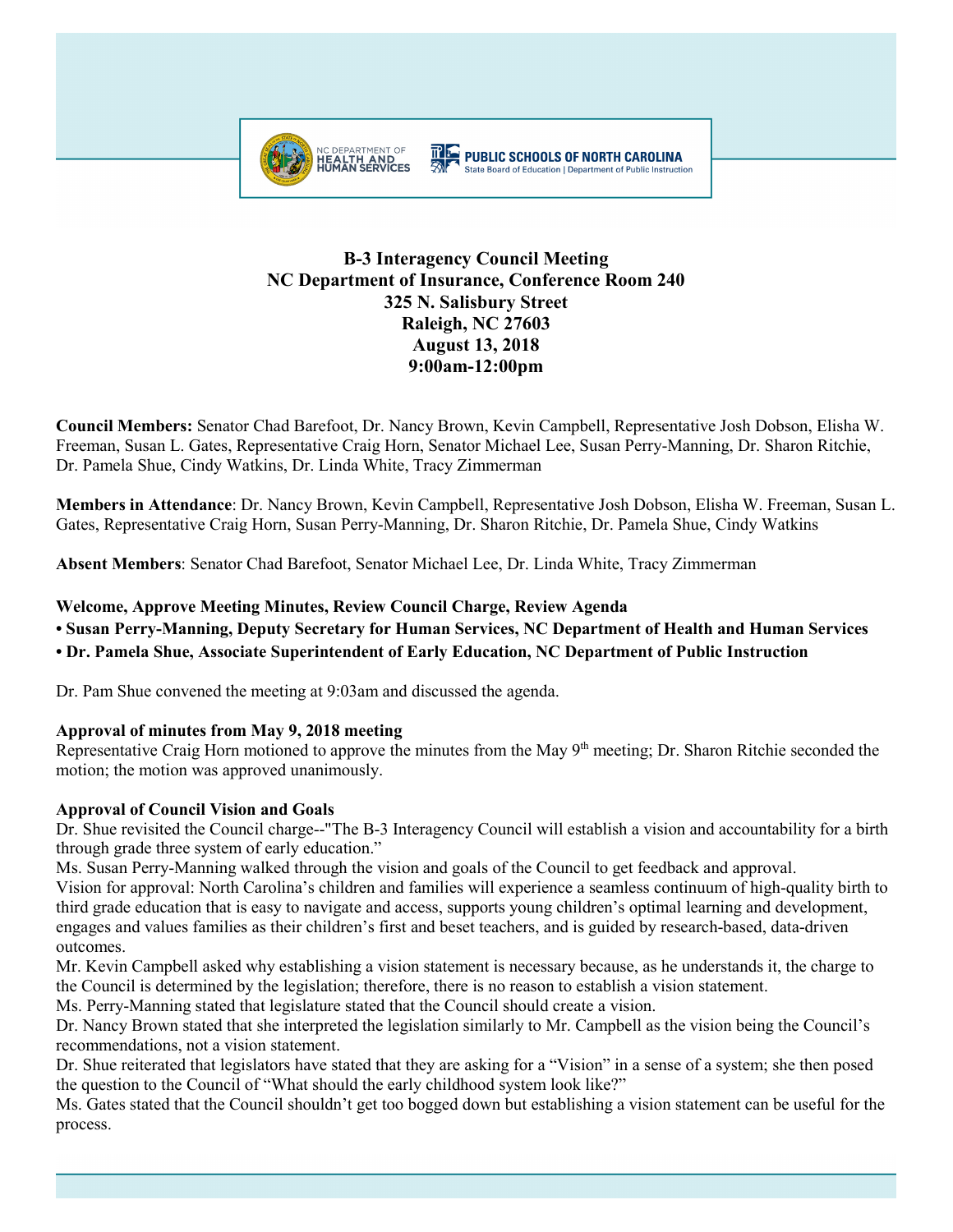Ms. Cindy Watkins motioned to adopt the vision statement; Representative Dobson seconded the motion; the motion passed with majority votes with one abstention (Mr. Campbell abstained).

Ms. Perry-Manning discussed the proposed goals of the Council per the discussion of the Council at the last meeting, mapping the Council's goals onto the relevant overarching Pathways to Grade-Level Reading Measures goals.

Representative Craig Horn took issue with the goal language being presented as increasing percentages of children, as opposed to *every* child.

Ms. Gates agreed that having all children reach benchmarks is the ultimate goal, but the challenge is to present this goal while not appearing unrealistic. Ms. Gates suggested changing language by taking out percentage language.

Dr. Sharon Ritchie stated that the title is relevant pathways, which is inherently incremental, and perhaps the title should be changed as well.

Dr. Shue stated that she uses all-encompassing language when she speaks of children's literacy.

Ms. Perry-Manning stated that the language was Pathways language, and the Council can certainly adapt the language to take out percentage benchmarks.

Dr. Brown supported modifying the language by taking out the Pathways language; not limiting the goals to reading proficiency, but to also include math; and using "age-level" achievement as opposed to "grade-level".

Dr. Brown stated that the language of the goals is not reflecting the development of a *system* of children birth-8. She proposed adding a fifth goal to reflect system development.

Ms. Perry-Manning stated that these goals are reflecting the three "buckets" that the Council chose to prioritize, and Governance and Funding are not reflected in these goals.

Dr. Gates expressed concern that adding a fifth goal will muddy the waters.

Ms. Perry-Manning proposed adding the word "system" to the first goal. "Develop recommendations to facilitate ongoing collaboration and coordination between departments, division, and organizations, at both the state and local level, to best serve 0-8 children and their families". Dr. Brown suggested changing to "best serve to develop a system."

Mr. Campbell stated that it needs to be made clear that the goals are only pertaining to the three buckets the Council has prioritized.

Dr. Gates suggested adding language to reflect the multiple funding sources—federal, state and local.

Ms. Perry-Manning suggested that she and Dr. Shue revise Goal #1 and bring the language back to the Council.

Mr. Campbell reiterated that this is unnecessary because the goal should be to meet the legislative requirements.

# **Presentation on NC Early Childhood Action Plan**

# • **Dr. Mandy Cohen, Secretary, NC DHHS**

Dr. Mandy Cohen began her presentation by reiterating the administration's three main goals, 1) Opioid crisis, 2) Medicaid, and 3) Early Childhood Health and Education.

The focus of her presentation today is to discuss the proposed **Early Childhood Action Plan**.

Vision for NC's Children—All North Carolina children will get a healthy start and develop to their full potential in safe and nurturing families, schools and communities.

By 2025, all NC young children from 0-8 will be 1) healthy (infant mortality, healthy birth weight, preventive health services, food insecurity); 2) safe and nurtured (child abuse and neglect, time to permanency for children in foster care, social emotional well-being and resilience); and 3) learning and ready to succeed (early development, Kindergarten readiness,  $3<sup>rd</sup>$  grade reading proficiency)

Early Development—by 2025, increase the percentage of children who demonstrate on track developmental skills. Kindergarten Readiness—by 2025, increase the percentage of children who enter Kindergarten developmentally on track, according to the Kindergarten Entry Assessment.

3<sup>rd</sup> Grade Reading Proficiency—by 2025, increase the percentage of children achieving reading proficiency according to NC DPI Performance Data on 3<sup>rd</sup> grade reading EOGs and the 4<sup>th</sup> grade National Assessment of Education Progress.

Representative Horn commented that North Carolina is being looked at by other States as an example of bringing HHS and DPI together. He questioned where the data is that addresses improving the quality of early education teachers and student outcomes. What are the accountability measures; how do we know that we are moving the needle? Dr. Cohen stated that his questions are making the case for the plan's call for aligned metrics.

Representative Horn stated that definitions of terms are key to make sure that everyone is on the same page. NCSL put out a study called "No Time to Lose" and set some benchmarks. He stated the importance of *action* to move forward. Ms. Gates commented on a slide in the presentation that showed a drastic change in the EOG and NAEP scores with the drastic decrease in NAEP scores.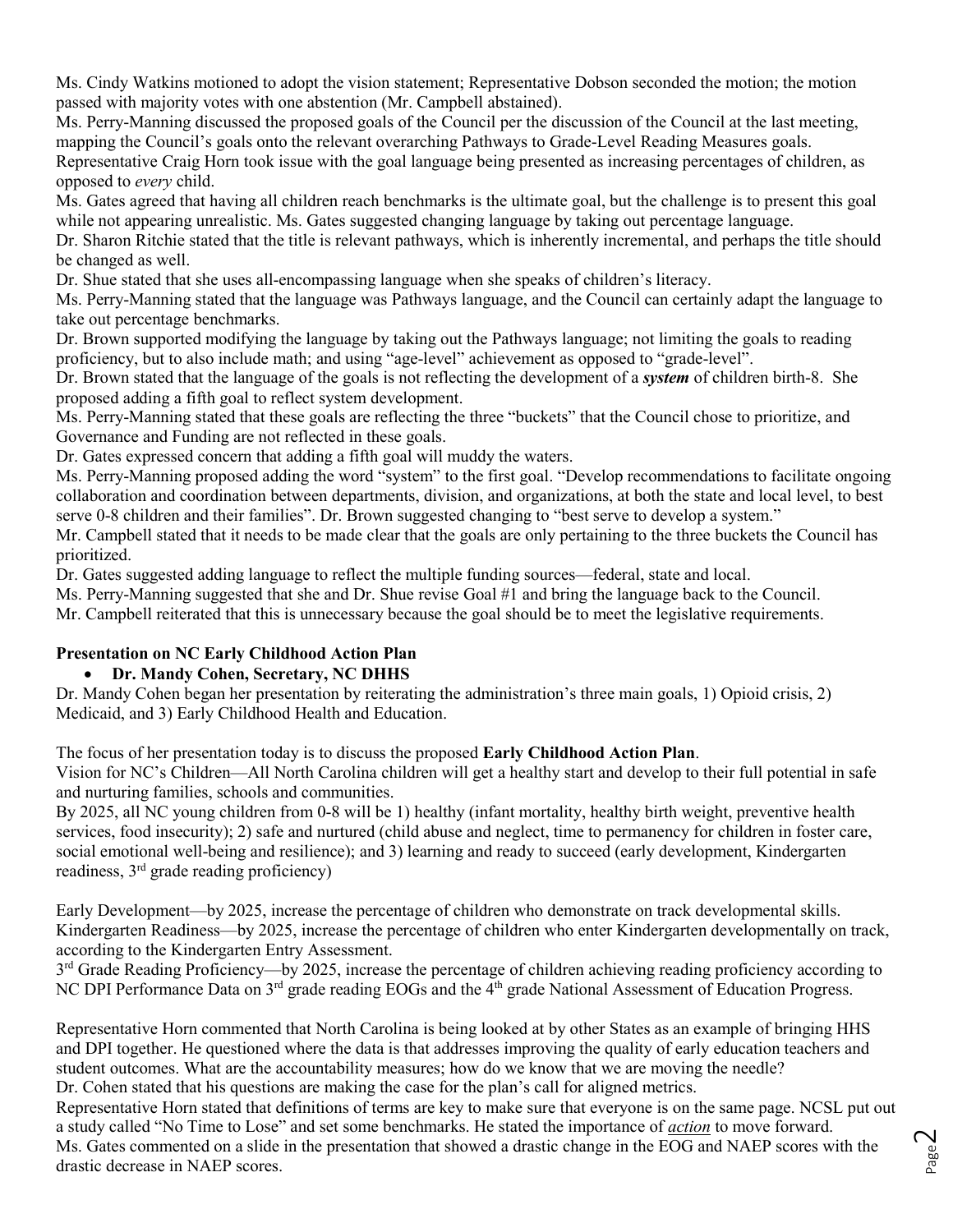Ms. Gates also echoed Dr. Brown's suggestion of including children's early math skills.

Dr. Brown reiterated the importance of including math competencies.

Dr. Brown responded to an earlier comment from Representative Horn about teacher preparation and the data that shows it is effective. She maintained that the data does suggest that a degree is not always necessary, but the difficulty comes with identifying the necessary steps for effective teaching.

# **Presentation Childhood Matters: Minutes Count**

# • **Dr. Sharon Ritchie, Sr. Research Scientist, Frank Porter Graham Child Development Institute**

Dr. Ritchie began by stating that data provides an effective lens through which to view practice, drive professional development agenda and guide and monitor change and progress.

Good teachers are critical to children's success; if children do not receive the ideal 2-3 years of positive academic experience, the children's negative perceptions are difficult to change. There is a huge proportion of children do not receive 2-3 years of positive academic experience for emotional climate and instructional climate (estimated 85%). Talented teachers tend to be first and third grade teachers which prevents the ability for children to receive *consistent*  positive teacher experiences.

Drop-out prevention needs to start early, and it is important to focus on those most at risk

Redefining School Readiness—Dr. Ritchie illustrated that once children move into elementary years, self-regulation becomes blocked and self-regulation cannot develop when adults regulate behavior

Dr. Brown reiterated this idea by stating that children encouraged to be curious are suddenly getting in trouble for that curiosity.

Dr. Ritchie stated that self-regulation and executive functioning needs to be part of the curriculum.

Representative Horn relayed a story to illustrate the importance of adapting to circumstance and taking initiative.

Dr. Ritchie stated that education environment shifts from pre-k to Kindergarten from a choice activity to whole group activity; understanding these transitions is key to produce smooth transitions for children.

Dr. Ritchie discussed the "Culture of Silence"—silence and compliance has become the culture in the school environment, while the oral language development has been identified as one of the premier instructional strategies. Teachers feel compelled to impart as much knowledge as possible, but, while the amount of information imparted is greatest when teachers lean heavily on didactic teaching, child retention is not.

Representative Horn stated that this presentation was full of important information and inquired if this information has been shared with the teachers. Dr. Ritchie stated that she has relayed the information to DPI, but not directly to the teachers in NC.

Ms. Perry-Manning asked the Council to consider the committee recommendations while listening to these presentations.

# **Presentation NC Preschool Pyramid Project**

# • **Dr. Vivian James, NC Preschool Exceptional Children 619 Coordinator, NC DPI**

Dr. James began her presentation by stating that teachers need to be equipped to handle challenging behaviors they face in the classroom, including at-risk children and children with disabilities.

Within the NC Preschool Pyramid Project, teachers are being taught evidence-based practices with fidelity; 1) differentiated core—high quality supportive environments nurturing and responsive relationships; 2) supplemental support—targeted social emotional supports; 3) intensive support—intensive interventions

Professional Development for Teachers trainer modules have been created on NC Foundations—Social-Emotional Foundations for Early Learning (SEFEL) Trainer Modules.

Preschool Pyramid Project: 1) provide high quality Tier I, Tier II and Tier III training and support LEA trainers 2) support LEA preschool implementation team with data for improvement; 3) train LEA coaches to do mindful practice coaching and measure teacher fidelity (TPOT-- teacher pyramid observation tool); 4) increase the percentage of teachers who hit fidelity on the TPOT; and 5) increase child outcomes in social-emotional development (measures of average improvement scores of TS GOLD social emotional scores of classrooms with participating teachers compared with general population of children)

Representative Horn asked whether this information has been shared with higher education schools of education. Dr. James indicated that they have been presenting at Consortiums and inviting them to trainings; however, she is certain that the information is getting to the community college level.

Dr. Shue reiterated the importance of this work in providing teachers the skills to create an effective learning environment.

Representative Horn reiterated the importance of merging of HHS and DPI and the importance of using data to drive decisions using these joint efforts